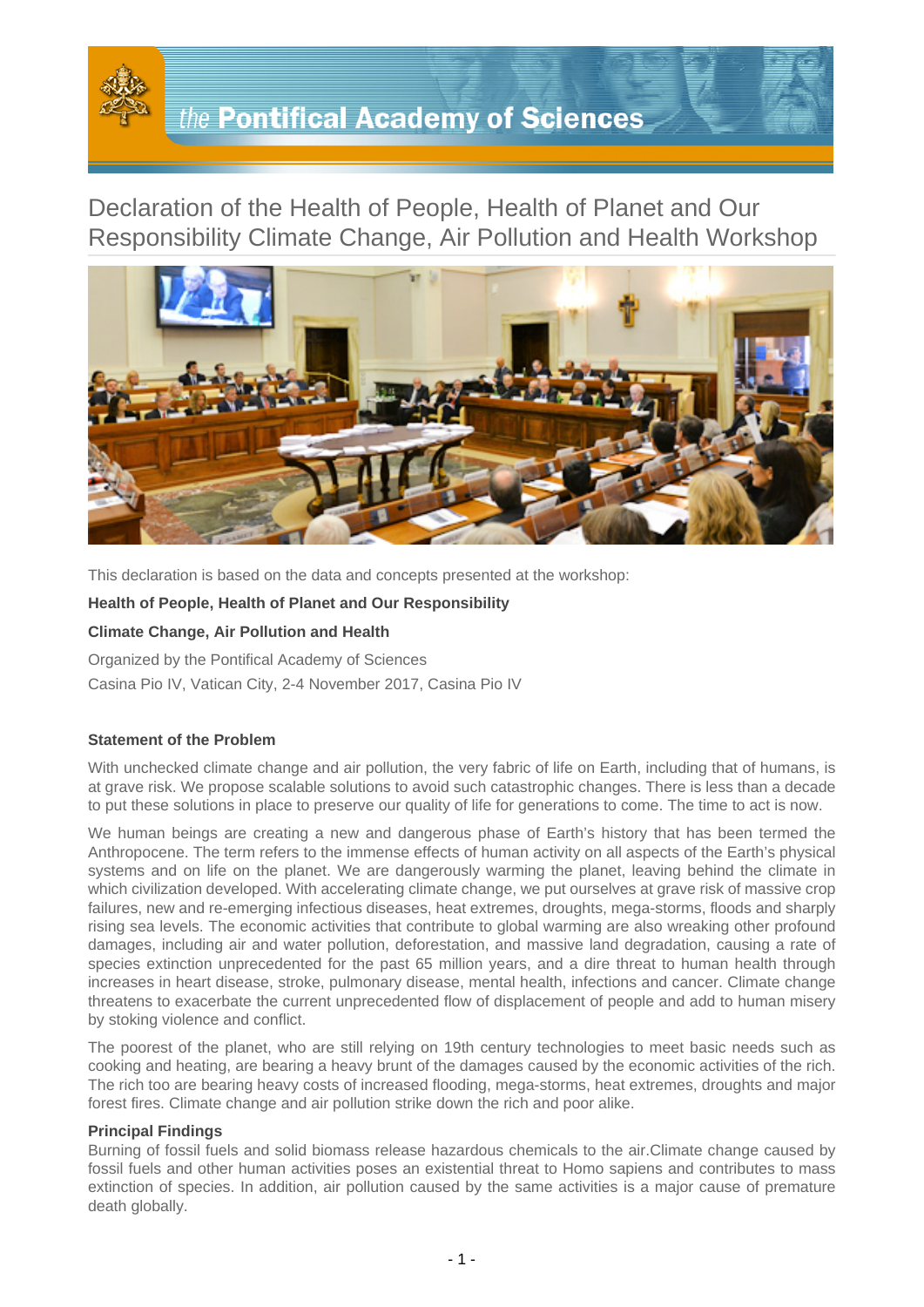Supporting data are summarized in the attached background section. Climate change and air pollution are closely interlinked because emissions of air pollutants and climate-altering greenhouse gases and other pollutants arise largely from humanity's use of fossil fuels and biomass fuels, with additional contributions from agriculture and land-use change. This interlinkage multiplies the costs arising from our current dangerous trajectory, yet it can also amplify the benefits of a rapid transition to sustainable energy and land use. An integrated plan to drastically reduce climate change and air pollution is essential.

Regions that have reduced air pollution have achieved marked improvements in human health as a result.

We have already emitted enough pollutants to warm the climate to dangerous levels (warming by 1.5°C or more). The warming as well as the droughts caused by climate change, combined with the unsustainable use of aquifers and surface water, pose grave threats to availability of fresh water and food security. By moving rapidly to a zero-carbon energy system – replacing coal, oil and gas with wind, solar, geothermal and other zerocarbon energy sources, drastically reducing emissions of all other climate altering pollutants and by adopting sustainable land use practices, humanity can prevent catastrophic climate change, while cutting the huge disease burden caused by air pollution and climate change.

We advocate a mitigation approach that factors in the low probability-high impact warming projections such as the one in twenty chances of a 6°C warming by 2100.

## **Proposed Solutions**

We declare that governments and other stakeholders should urgently undertake the scalable and practical solutions listed below:

1. Health must be central to policies that stabilize climate change below dangerous levels, drive zero-carbon as well as zero-air pollution and prevent ecosystem disruptions.

2. All nations should implement with urgency the global commitments made in Agenda 2030 (including the Sustainable Development Goals) and the Paris Climate Agreement.

3. Decarbonize the energy system as early as possible and no later than mid-century, shifting from coal, oil and gas to wind, solar, geothermal and other zero-carbon energy sources;

4. The rich not only expeditiously shift to safe energy and land use practices, but also provide financing to the poor for the costs of adapting to climate change;

5. Rapidly reduce hazardous air pollutants, including the short-lived climate pollutants methane, ozone, black carbon, and hydro fluorocarbons;

6. End deforestation and degradation and restore degraded lands to protect biodiversity, reduce carbon emissions and to absorb atmospheric carbon into natural sinks;

7. In order to accelerate decarbonization there should be effective carbon pricing informed by estimates of the social cost of carbon, including the health effects of air pollution;

8. Promote research and development of technologies to remove carbon dioxide directly from the atmosphere for deployment if necessary;

9. Forge collaboration between health and climate sciences to create a powerful alliance for sustainability;

10. Promote behavioral changes beneficial for human health and protective of the environment such as increased consumption of plant-based diets;

11. Educate and empower the young to become the leaders of sustainable development;

12. Promote an alliance with society that brings together scientists, policy makers, healthcare providers, faith/ spiritual leaders, communities and foundations to foster the societal transformation necessary to achieve our goals in the spirit of Pope Francis's encyclical Laudato Si'.

To implement these 12 solutions, we call on health professionals to: engage, educate and advocate for climate mitigation and undertake preventive public health actions vis-a#-vis air pollution and climate change; inform the public of the high health risks of air pollution and climate change. The health sector should assume its obligation in shaping a healthy future. We call for a substantial improvement in energy efficiency; and electrification of the global vehicle fleet and all other downstream uses of fossil fuels. Ensure clean energy benefits also protect society's most vulnerable communities. There are numerous living laboratories including tens of cities, many universities, Chile, California and Sweden, who have embarked on a pathway to cut both air pollution and climate change. These thriving models have already created 8 million jobs in a low carbon economy, enhanced the wellbeing of their citizens and shown that such measures can both sustain economic growth and deliver tangible health benefits for their citizens.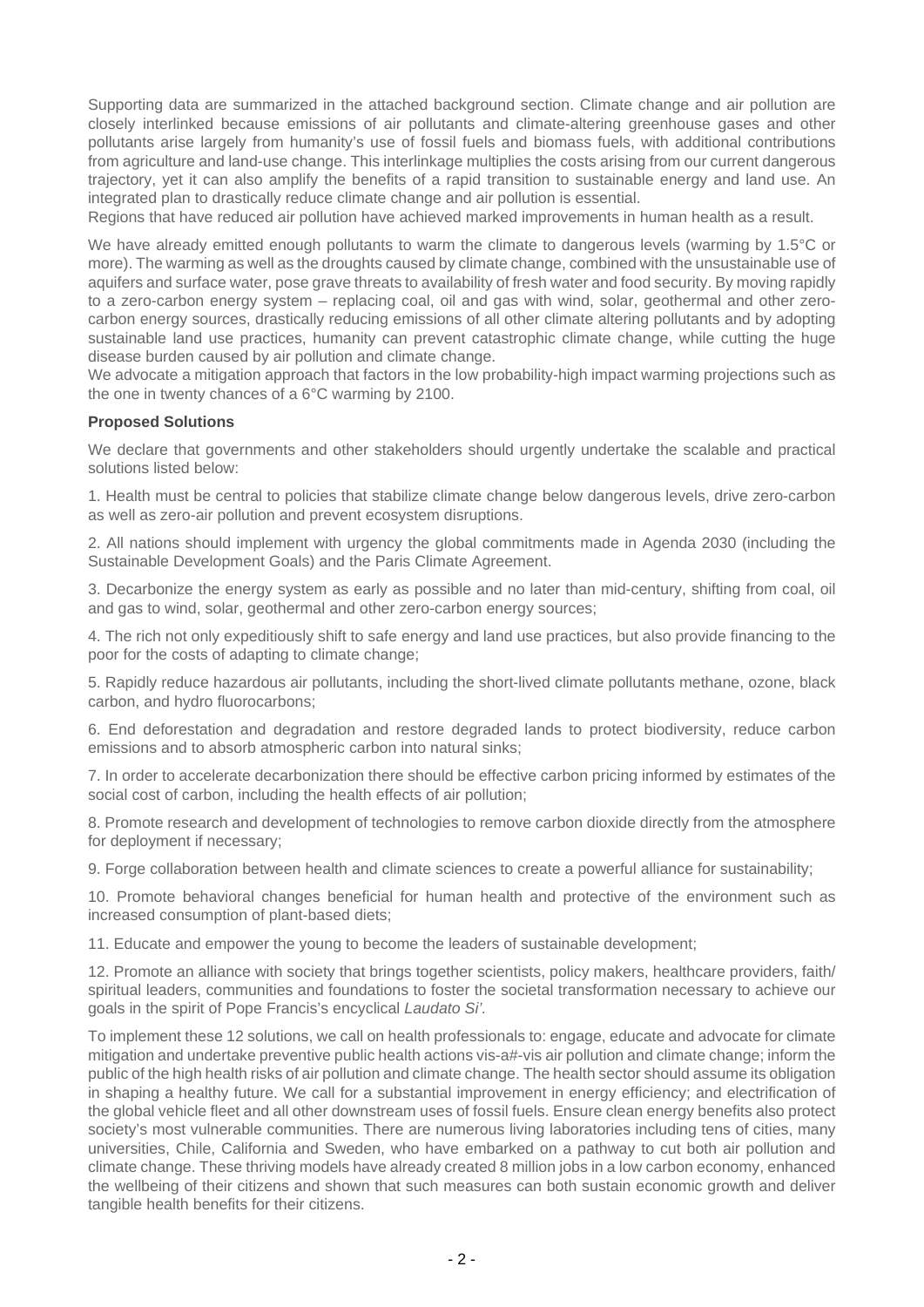#### **Acknowledgements**

We especially thank the global leaders who spoke at the workshop: Honorable Jerry Brown, Governor of California, Honorable Governor Alberto Rodri#guez Saa#, the Governor of San Luis, Argentina, Honorable Dr. Marcelo Mena, Minister of Environment of Chile, Honorable Kevin de Leo#n, President Pro Tempore of California Senate, and Honorable Scott Peters of the US house of representatives.

We also thank the contributions of the faith leaders: Rev Leith Anderson, President of the National Association for Evangelicals, USA; Rev Alastair Redfern, Bishop of Derby, UK; Rev Mitch Hescox, CEO of Evangelical Environmental Network, USA. We thank Dr. Jeremy Farrar, CEO of the Wellcome Trust for his contributions as a speaker and for thoughtful edits of the document.

We acknowledge the major contributions to the drafting of the declaration by Drs: Maria Neira (WHO), Andy Haines (London School of Hygiene and Tropical Medicine) and Jos Lelieveld (Max Planck Inst of Chemistry, Mainz). For a list of speakers and panelists at the symposium, please see the agenda of the meeting attached at the end of this document.

We are thankful to the sponsors of the workshop: Maria Neira of WHO; Drs Bess Marcus and Michael Pratt of Institute of Public Health at the University of California at San Diego; Drs Erminia Guarneri and Rauni King of the Miraglo Foundation.

#### **End of Declaration**

What follows is a summary of the data and concepts on air pollution and climate change as described at the workshop; the last IPCC report published in 2013; and the new data that were published since 2013, including several reports by the LANCET commissions and WHO.

The full declaration with author names can be found **here**.

#### **SIGNATORIES**

Monsignor Marcelo Sa#nchez Sorondo (PAS Chancellor)Joachim von Braun (PAS President & UOB)Margaret Archer (PASS President)Veerabhadran Ramanathan (PAS & UCSD)Partha Dasgupta (PASS & CU)Peter Raven (PAS & President Emeritus, Missouri Botanical Garden)Jeffrey Sachs (UN SDSN)Edmund G. Brown Jr. (Governor of California)Kevin de León (President of the California State Senate)Alberto Rodriguez Saá (Gobernador de la Provincia de San Luis, República Argentina)

Scott Peters, Congressman (Member of the U.S. House of Representatives from California's 52nd district)Sir Andy Haines (London School of Hygiene and Tropical Medicine)Jos Lelieveld (Max Planck Institute for Chemistry, Germany)The Rev. Mitchell C. Hescox (President/CEO, The Evangelical Environmental Network)Leith Anderson (President, National Association of Evangelicals)

Bishop Alastair Redfern (Church of England)

Giuseppe card. Betori (Archbishop of Florence, Italy)Don Matteo Galloni (President, Comunità Amore e Libertà)Br Guy Consolmagno SJ (PAS & Specola Vaticana)

Msgr. Cesare Pasini (PAS & Prefect, Apostolic Vatican Library)Msgr. Roland Minnerath (PASS & Archbishop of Dijon)

Werner Arber (PAS, Nobel laureate in Physiology or Medicine)Yuan T. Lee (PAS, Nobel laureate in Chemistry)Paul J. Crutzen (PAS, Nobel laureate in Chemistry)

Gerhard Ertl (PAS, Nobel laureate in Chemistry)

Klaus von Klitzing (PAS, Nobel laureate in Physics, Director, Max-Planck-Institut FKF)

Aaron Ciechanover (PAS & Nobel laureate in Chemistry, TICC, The Rappaport Faculty of Medicine and Research Institute, Technion-Israel Institute of Technology)

Mario Molina (PAS & Nobel laureate in Chemistry)William Phillips (PAS & Nobel laureate in Physics, Joint Quantum Institute, National Institute of Standards and Technology and University of Maryland)Stephen Hawking (PAS)John (Hans Joachim) Schellnhuber (PAS, Potsdam Institute for Climate Impact Research, Germany)Ignacio Rodríguez Iturbe (PAS & Distinguished University Professor and TEES Distinguished Research Professor, Texas A&M University)Francis L. Delmonico (PAS)Ingo Potrykus (PAS)Antonio Battro (PAS)Michael Sela (PAS)Helen M. Blau (PAS & Donald E. and Delia B. Baxter Foundation Professor, Director, Baxter Laboratory for Stem Cell Biology, Stanford University School of Medicine)

Takashi Gojobori (PAS & National Institute of Genetics, Japan)

Lord Martin Rees (PAS)Albert Eschenmoser (PAS)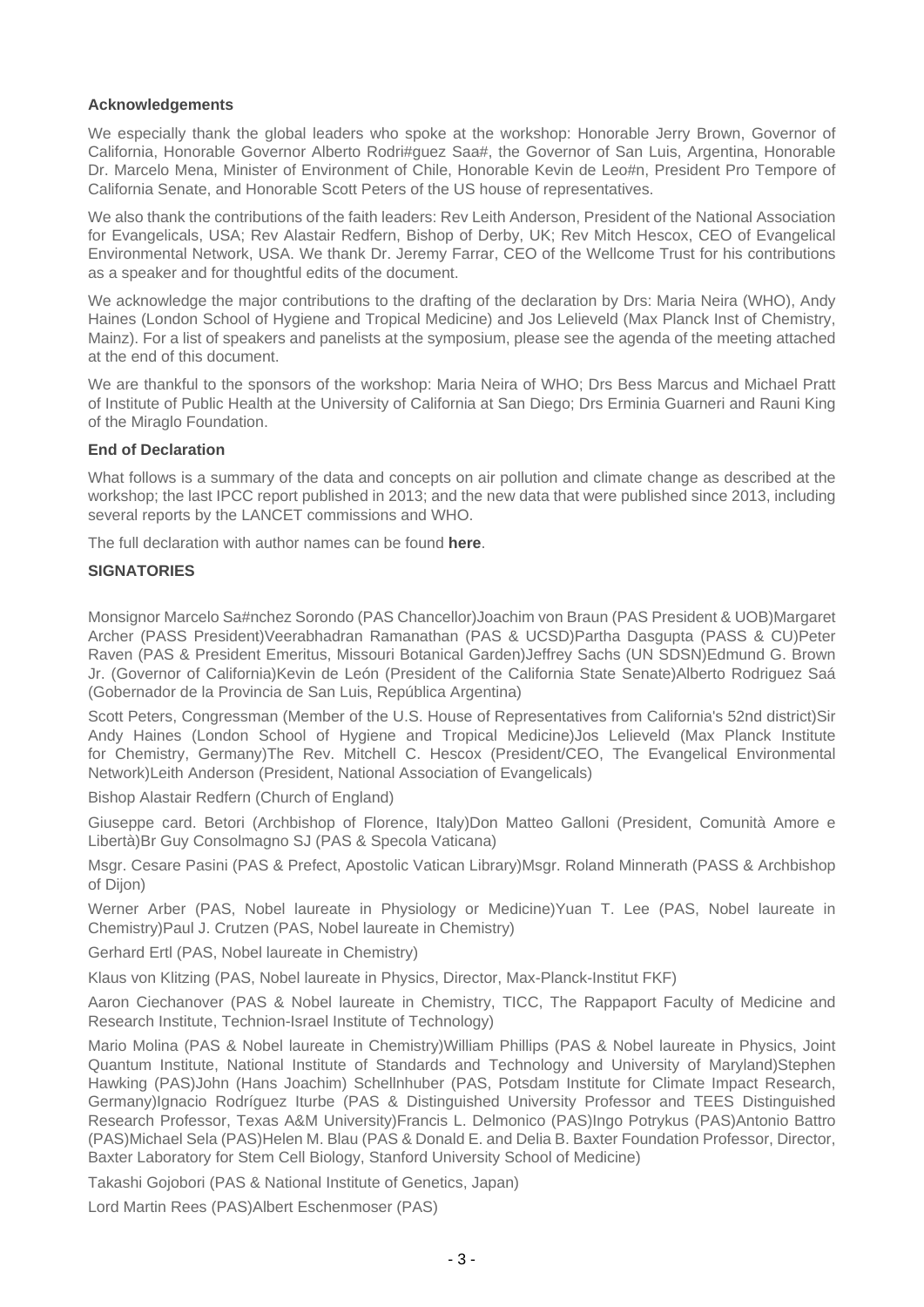Sir Salvador Moncada (PAS & FRS, FMedSci Cancer Domain Director, School of Medical Sciences, Manchester Cancer Research Centre)

Yves Coppens (PAS)

Govind Swarup (PAS)

Suzanne Cory (PAS)Yuri Manin (PAS)Rafael Vicuña (PAS)Luis Caffarelli (PAS)Chintamani N.R. Rao (PAS)

Roald Sagdeev (PAS)

Wael Al-Delaimy (UCSD Institute for Public Health)Fonna Forman (UCSD Center on Global Justice)Erminia M Guarneri (President, Academy of Integrative Health and Medicine, Treasurer Miraglo Foundation)Howard Frumkin (University of Washington School of Public Health)Ulrich Pöschl (Max Planck Institute for Chemistry)Daniel M. Kammen (Professor of Energy, UC Berkeley)Nithya Ramanathan (Nexleaf Analytics)Marcelo M. Suárez-Orozco (UCLA Wasserman Dean & Distinguished Professor of Education)

Bess H. Marcus (Dean, Brown University School of Public Health)

Jonathan M. Samet (Dean, Colorado School of Public Health)

Glen G. Scorgie (Professor of Theology and Ethics, Bethel Seminary San Diego)Conrado Estol (Director, Heart and Brain Medicine -MECyC, Buenos Aires, Argentina)

Edward Maibach (George Mason University)

Lise Van Susteren (Advisory Board; Center for Health and the Global Environment; Harvard T.H. Chan School of Public Health)

Jeremy Farrar (Director, Wellcome Trust)

Rauni Prittinen King (Miraglo Foundation, San Diego, California)

Manuel Frávega (Organismo Provincial para el Desarrollo Sostenible de la Provincia de Buenos Aires, Argentina)

Qiyong Liu (Chief Scientist for Health and Climate Change in China)

Maria Neira (Director, Department of Public Health, Environmental and Social Determinants of Health, WHO)Leslie Parker (REIL)Emilio Chuvieco (Professor of Geography, Satellite Earth Observation, University of Alcalá, Spain)Antonella Litta (International Society of Doctors for the Environment – Isde)

Justin Farrell (Yale University, School of Forestry and Environmental Studies)

Philip J. Landrigan, MD, MSc, FAAP (President, Collegium Ramazzini)

Mark Miller MD, MPH (President, International Society for Children's Health and the Environment - ISCHE)

Pauline Mendola (President, American College of Epidemiology)

Jack Ende (President, American College of Physicians)Jeanne A. Conry (past President, American College of Obstetrics and Gynecology)Jesper Hallas (President, International Society for Pharmacoepidemiology)

Manolis Kogevinas, MD, PhD (President, International Society for Environmental Epidemiology - ISEE)

Debra Saliba, MD, MPH, AGSF (President, American Geriatrics Society)Peter Yellowlees MBBS, MD (Professor of Psychiatry, and Vice Chair for Faculty Development & President, American Telemedicine Association & Department of Psychiatry, UC Davis)Mark G. Lawrence (Managing Scientific Director, Institute for Advanced Sustainability Studies - IASS)Bradly Jacobs MD MPH (CEO and Executive Medical Director, BlueWave Medicine)

Virgilio Viana (Director General, Sustainable Amazon Foundation - FAS)

Bill McKibbon (co-founder 350.org)Kathleen Rogers (President, Earth Day Network)Georges C. Benjamin, MD (Executive Director, American Public Health Association)Saul Levin, M.D. (Chief Executive Officer; Medical Director, American Psychiatric Association)Robert Perkowitz (President, EcoAmerica)Gene Baur (President and Co-Founder, The Farm Sanctuary)Rabbi Arthur Waskow (Founder, Shalom Center)Bruce Friedrich (Director, The Good Food Institute)Sahar Alsahlani (CEO, Religions for Peace)Constance Hanson (Director, Christians Caring for Creation)Pierre-Yves Fux (Ambassador of Switzerland to the Holy See)Vittorio Hösle (PASS & Notre Dame)Stefano Zamagni (PASS)Lubomír Ml#och (PASS)

Vittorio Possenti (PASS)Rocco Buttiglione (PASS)John McEldowney (PASS)Pierpaolo Donati (PASS)Janne Haaland Matlary (PASS & University of Oslo)Juan José Llach (PASS)José T. Raga (PASS)Louis Sabourin (PASS)Gualserio Zamperini (Consul General in Tunis, Italy)Dario Nardella (Mayor of Florence, Italy)Saifallah Lasram (Mayor of Tunis, Tunisia)Leoluca Orlando (Mayor of Palermo, Italy)Janez Fajfar (Mayor of Bled, Slovenia)Nemanja Paji# (Mayor of Šabac, Serbia)Vladimir Joki# (Mayor of Kotor, Montenegro)Driss El Azami El Idrissi (Mayor of Fès, Morocco)Michelle Sol (Mayor of Nuevo Cuscatlán, El Salvador)Renato